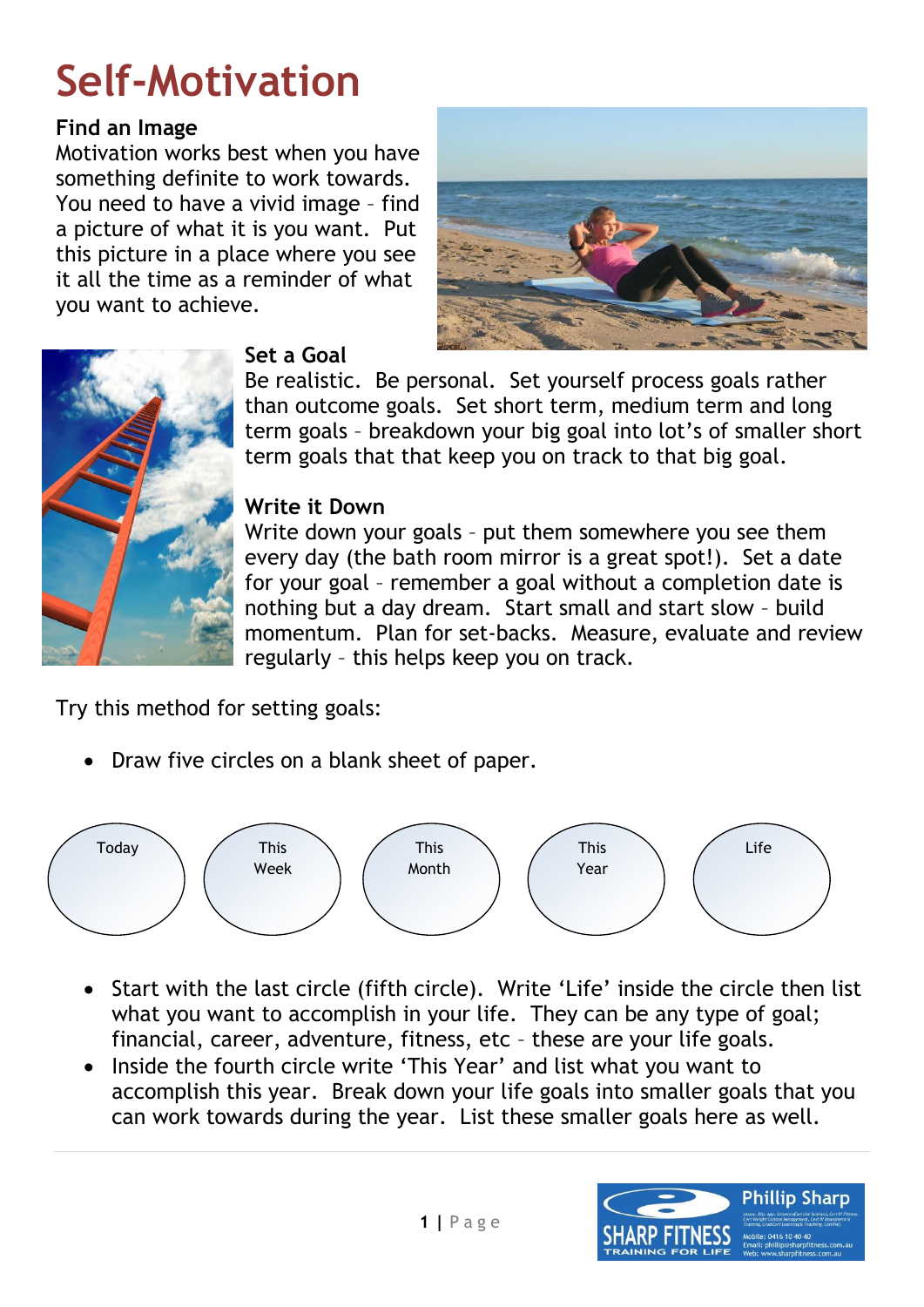- In the third circle write 'This Month' and list what you want to accomplish this month. Similarly, try breaking down your yearly goals into a series of smaller monthly goals.
- In the second circle write 'This Week'. Again list what you want to accomplish this week and break down your monthly goals into a series of smaller weekly goals.
- Finally, in the first circle write 'Today' and list what you want to accomplish today. Once again break down your weekly goals into daily goals – what can you do today that works you towards your monthly, yearly and life goals!

By working through this process you have a clearly defined path to accomplish all your goals. The breaking down of a 'life' goal into smaller yearly, monthly, weekly and even daily goals ensures you are always on track. You can do this as often as you like – even on a daily basis. It doesn't matter if the goals change - by working your way through each circle you are always working towards achieving your goals.

# **Make it FUN!**

Exercise is not a chore it is a celebration of living! If your exercise is not fun make it so. The best way to keep your self motivated with anything is to set a goal and turn it into a game.

## **Make it Your Daily Routine**

Make exercise a priority! Schedule your workouts like you would any other important appointment. Book it



in your diary. Plan your workouts a week in advance. Make it a part of your daily routine. Try working out first thing in the morning, there are many advantages:

- You are more likely to do it!! If you leave your exercise to later in the day, the greater the chance something 'unforeseen' will come up and you won't get that exercise session in.
- You can plan your day while you exercise I do my best thinking during my morning workouts!
- A morning exercise session gives you energy and leaves you feeling great for the entire day!

## **Overcome Procrastination and Rationalisation**

It is easy to put things off and make excuses for not doing something. This is called procrastination and rationalisation. It usually starts with you telling yourself a story about why you can't do something - It is important you recognise